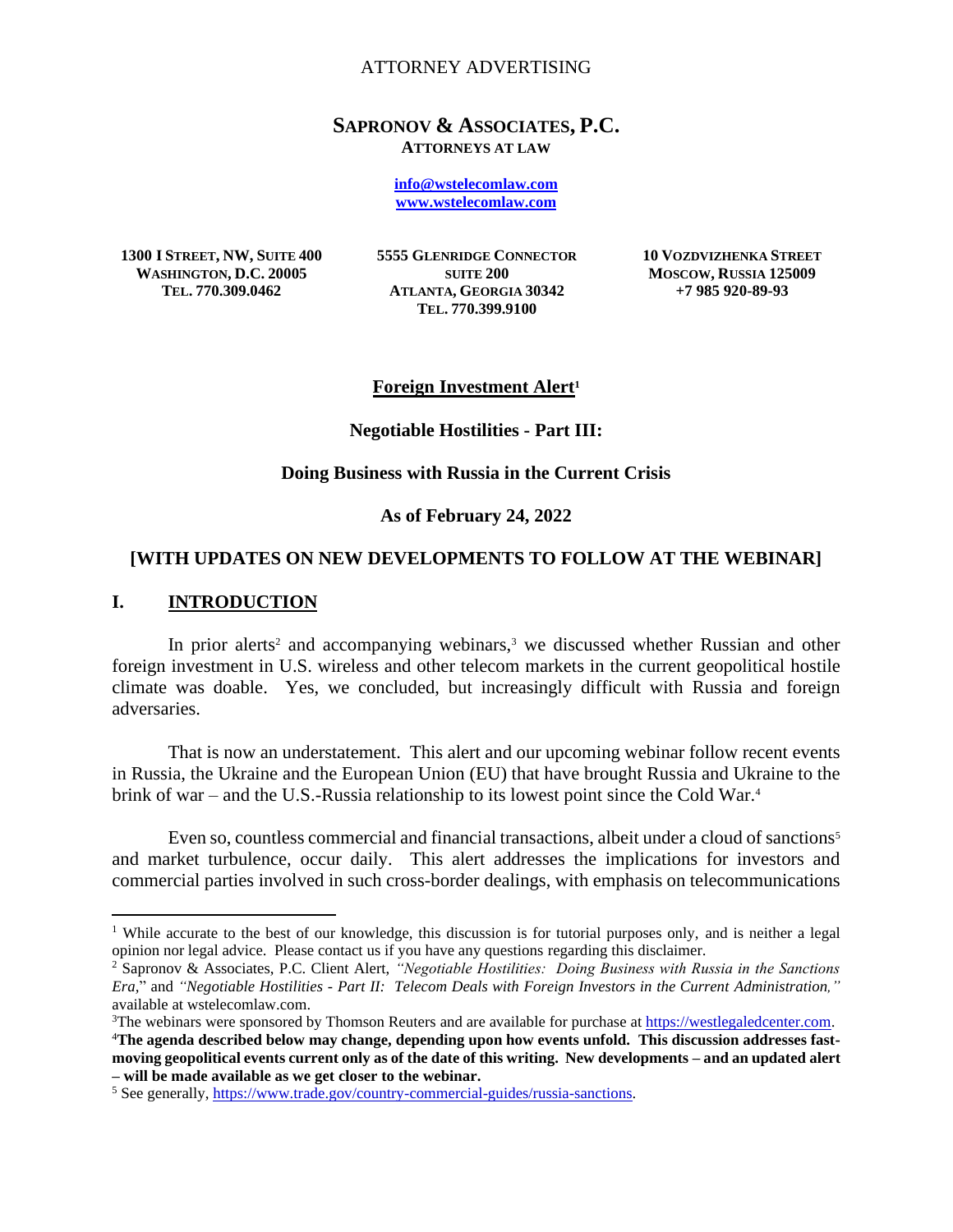and information technology. This crisis is unfolding at break-neck speed, making instantly out of date all but a glimpse of these implications. With that caveat, what can investors and other parties expect and what do they need to know?

In prior alerts, we had discussed the respective sanction and counter-sanction regimes imposed by U.S. and other western nations on Russia (and by Russia on those nations in response). This is as a result of hostilities among Russia, the Crimea, and the Ukraine. We also discussed the escalating U.S. legislative and regulatory barriers on foreign investment, including the Foreign Investment Risk Review Modernization Act of 2018, the Committee on Foreign Investment in the U.S. ("CFIUS") and the Committee for the Assessment of Foreign Participation in the United States Telecommunications Services Sector ("Team Telecom").<sup>6</sup> This was followed by a series of executive orders by the U.S. administration, specifically focused on securing the domestic telecommunications and wireless infrastructure and supply chain, recently broadened to include foreign investors generally – with particular emphasis on Russia and China.

As this writing, the escalation now rapidly continues, having expanded to newly announced Western sanctions in response to the Russian Federation's recognition of the independence of breakaway regions in Donbas, a disputed area on the Russian-Ukrainian border that is seeing increasing military escalation and potential refugee crisis. Increasingly worrisome now is the possibility of war between Russian and the Ukraine portending, at a minimum, still more economic sanctions, reprisals, currency fluctuations, and disruptions to global markets and financial transfers. The current investment environment is thus one of crisis, whether real, imagined, contrived, temporary (one hopes) or apocalyptic (at worst).

Not exactly good news for parties to foreign investment transactions. The heightened uncertainty, market disruption, sanctions and ever tightening regulation of foreign entry and investment in U.S. telecom and wireless markets is one topic of this alert. What investors can or should do about it – including review of international contract and dispute resolution clauses – is another. These topics will also be the focus of our upcoming webinar. Hosted by Thomson Reuters, the panel will consist of highly experienced regulatory and transactional attorneys as well as our Moscow-based Partner, Alla Naglis (see announcement below). We are also pleased to announce that Professor Adam Stulberg, Chair of the Sam Nunn School of International Affairs, Ivan Allen College, Georgia Institute of Technology [\(https://inta.gatech.edu/people/person/adam](https://inta.gatech.edu/people/person/adam-n-stulberg)[n-stulberg\)](https://inta.gatech.edu/people/person/adam-n-stulberg), will join our discussions.<sup>7</sup>

Here is a brief sketch of the program.

<sup>6</sup> This legislation ("FIRRMA") has expanded the scope of CFIUS's review of foreign investment transactions raising national security concerns. For more on these developments and the expanded role of Team Telecom, see *"Negotiable Hostilities - Part II: Telecom Deals with Foreign Investors in the Current Administration,"* available at [www.wstelecomlaw.com.](http://www.wstelecomlaw.com/)

<sup>7</sup> See, *e.g.*, [https://iac.gatech.edu/news/item/654746/questions-russia-ukraine-tensions-with-adam](https://iac.gatech.edu/news/item/654746/questions-russia-ukraine-tensions-with-adam-stulberg?utm_medium=email&utm_source=daily-digest&utm_campaign=2022-02-10&utm_content=news)[stulberg?utm\\_medium=email&utm\\_source=daily-digest&utm\\_campaign=2022-02-10&utm\\_content=news;](https://iac.gatech.edu/news/item/654746/questions-russia-ukraine-tensions-with-adam-stulberg?utm_medium=email&utm_source=daily-digest&utm_campaign=2022-02-10&utm_content=news) See also [https://www.newswise.com/politics/georgia-tech-experts-available-regarding-escalating-crisis-along-ukraine-russia](https://www.newswise.com/politics/georgia-tech-experts-available-regarding-escalating-crisis-along-ukraine-russia-border/?article_id=764300)[border/?article\\_id=764300.](https://www.newswise.com/politics/georgia-tech-experts-available-regarding-escalating-crisis-along-ukraine-russia-border/?article_id=764300)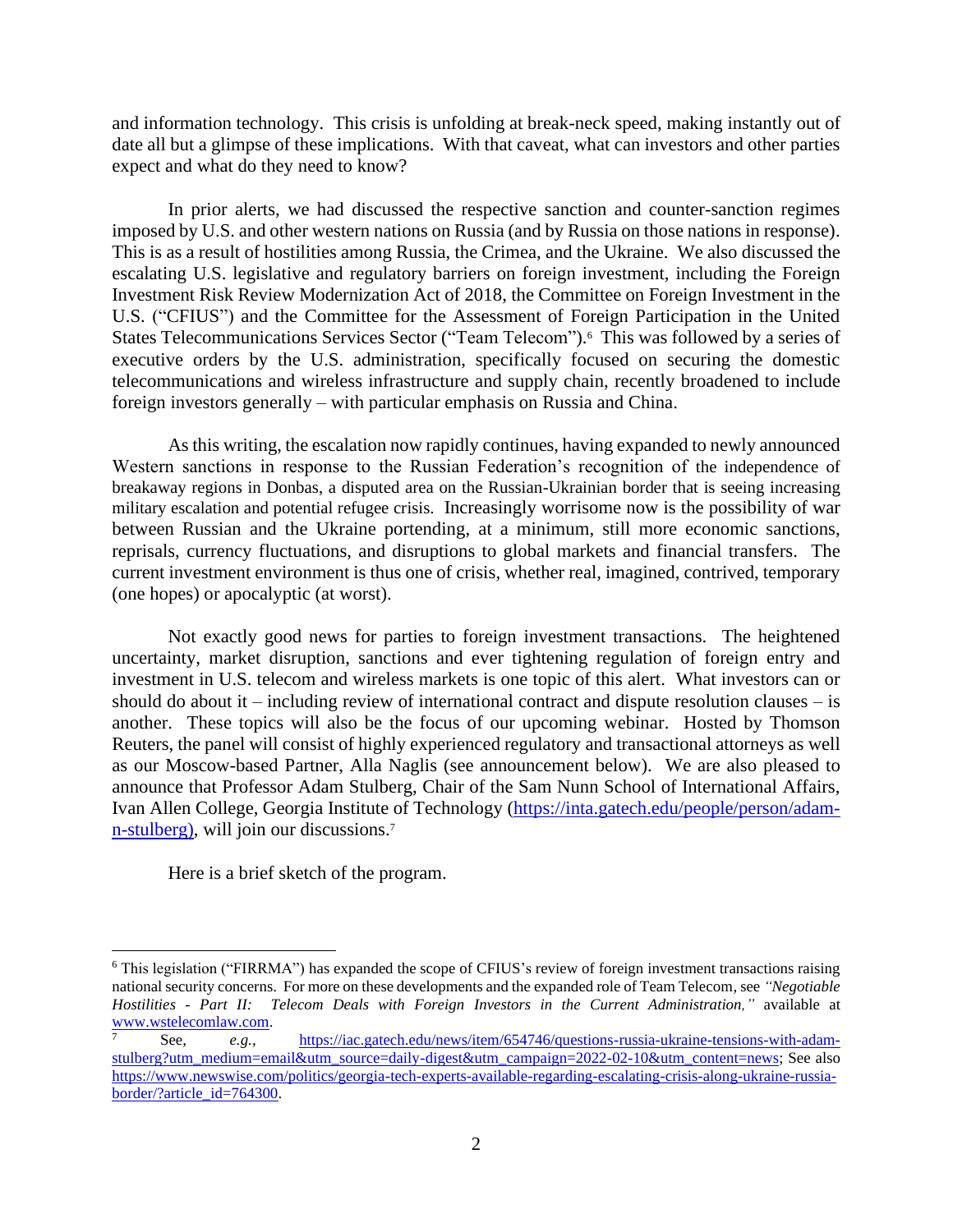# **II. The Coming Storm (Maybe)**

Depending upon who (and where) one hears about the growing East-West conflict, the resulting threats to cross-border investment are immanent, overblown, or simply possible. U.S. press reports had predicted a Russian invasion of Ukraine on a more or less daily basis, citing threats of economic sanctions and loss of access to the SWIFT financial network, among other penalties, that Russia – and therefore its investors – will face as a result. Russian news has described this as a Western-press instigated hysteria that exaggerates the standoff. Dialogue, until now, has continued: Macron with Putin (France and Russia), Scholz with Biden (Germany and the U.S.), with some EU countries (along with Israel) refusing to serve as arms merchants for the Ukrainian conflict. What happens next is anyone's guess – and a future publication of this alert will soon follow.

So, for now, war (economic or worse) between the U.S. and Russia will not necessarily happen. But what if it does?

## **III. Tightening Entry Barriers and More Sanctions**

Entry barriers, at a minimum, will tighten. Beginning with the Trump Administration, China (and to a lesser extent Russia) have been the target of governmental supply chain scrutiny and infrastructure protection measures.<sup>8</sup> Expect those to tighten  $-e.g.,$  the Direct Product Rule<sup>9</sup> – with new emphasis on Russia, now allied with China, already named as an adversary for purposes of U.S. technology transfer restrictions.

But with the unfolding military action in Ukraine's break-away republics, the threatened Western response could be still more draconian. By some accounts, the U.S. Senate was close to introducing what Senate Foreign Relations Chairman Menendez (D-NJ) calls the "mother of all sanctions bills," a measure threatened by Vice President Kamala Harris as well.<sup>10</sup> Also rumored was the possible disconnection of Russia from the global banking system, the Swift Network (a measure most observers now believe unlikely).<sup>11</sup> Other sanctions discussed by U.S. policy makers include greater restrictions on transactions with Russian financial institutions and U.S. technology exports. Some new sanctions had been announced by President Biden and other world leaders – but much has been left on the table.

<sup>8</sup> For a detailed discussion of these entry barriers, see*, "Negotiable Hostilities - Part II: Telecom Deals with Foreign Investors in the Current Administration."*

<sup>9</sup> [https://www.bis.doc.gov/index.php/licensing/reexports-and-offshore-transactions/direct-public-guidelines.](https://www.bis.doc.gov/index.php/licensing/reexports-and-offshore-transactions/direct-public-guidelines) The Foreign Direct Product Rule, promulgated by the U.S. Department of Commerce, expands the jurisdictional reach of the US Export Administration Regulations (EAR). Initially the rule expanded to limit the ability of Huawei, a global telecommunications firm controlled by the Chinese government, to procure foreign made semi-conductors ("chips") using U.S. technology, making such use a violation of the EAR. Similar measures are now contemplated for Russia. [https://www.atlanticcouncil.org/blogs/econographics/foreign-direct-product-rule-is-russia-the-next-huawei/.](https://www.atlanticcouncil.org/blogs/econographics/foreign-direct-product-rule-is-russia-the-next-huawei/)

[https://www.whitehouse.gov/briefing-room/speeches-remarks/2022/02/20/remarks-by-vice-president-harris-in](https://www.whitehouse.gov/briefing-room/speeches-remarks/2022/02/20/remarks-by-vice-president-harris-in-press-gaggle-2/)[press-gaggle-2/.](https://www.whitehouse.gov/briefing-room/speeches-remarks/2022/02/20/remarks-by-vice-president-harris-in-press-gaggle-2/)

<sup>&</sup>lt;sup>11</sup> https://www<u>.cnn.com/2022/01/26/investing/swift-russia-ukraine/index.html</u>. Banning Russia from SWIFT (the Society for Worldwide Interbank Financial Telecommunication) would make it impossible for financial institutions to send money in or out of the country. Russian lawmakers threaten to cut off shipments of oil, gas and metals to Europe in response.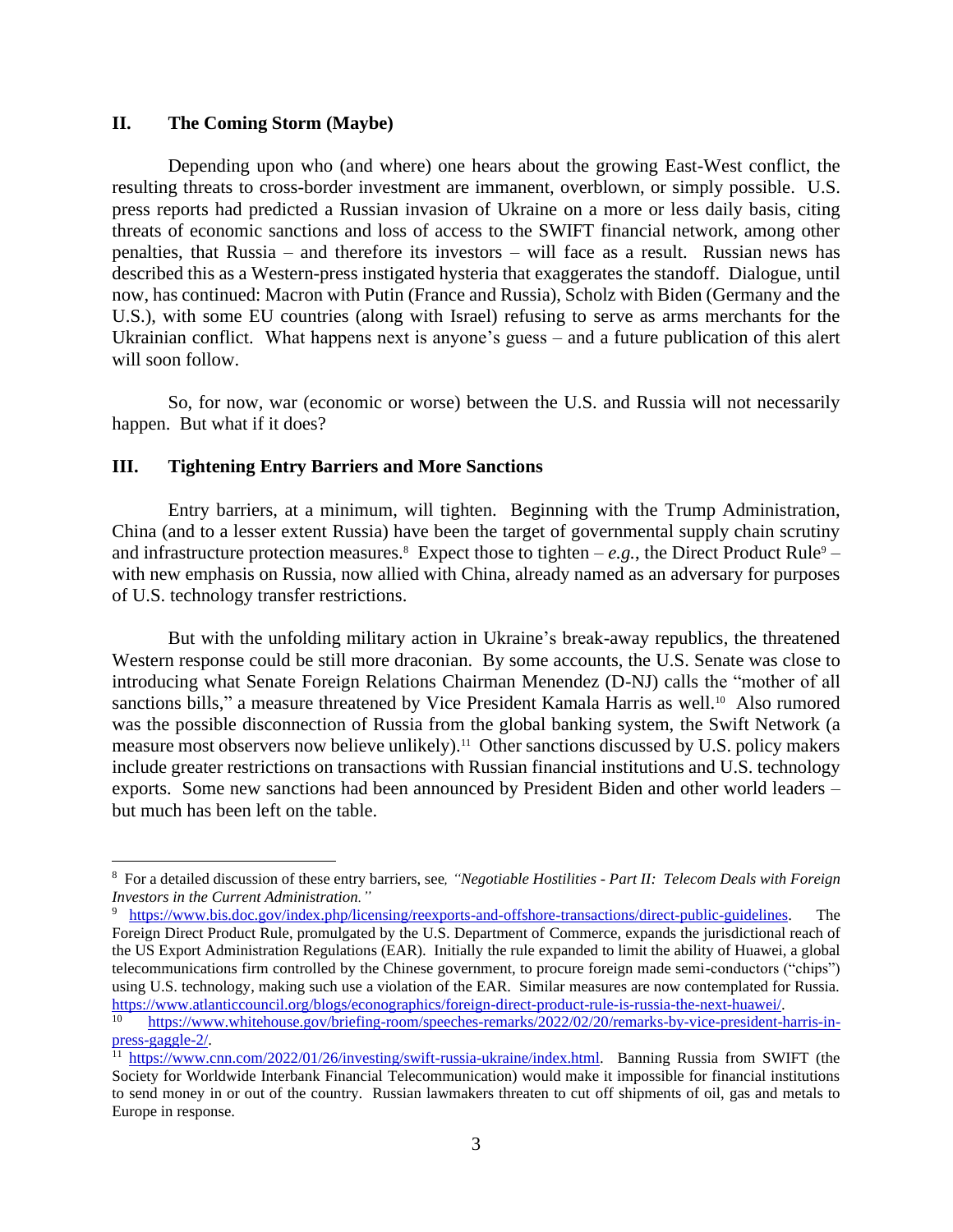That said, sanctions against Russia have long been in place (since at least the 2014 invasion of Ukraine) and even official government reports question their effectiveness.<sup>12</sup> Additional sanctions, especially if they individually reach Russian President Vladimir Putin or cut off Russian's Nord Stream 2 gas pipeline to Germany, would almost certainly trigger a retaliatory response including a possible cutoff of energy supplies to Europe - which depends on Russia for a lot of them. Our own (obviously unofficial) view is that further sanctions, technology, and financial transfer restrictions may differ in the future marginally from those now in place to some degree but – barring an outbreak of war – will not necessarily differ in kind (or in deterrent effect). Life and commerce will almost certainly go on.

#### **IV. What's an Investor To Do?**

Still, as of this writing, the outlook for future U.S. investment deals involving Russia looks increasingly difficult. But what should investors do (if anything) about existing ones? For example, what remedies are available for a Russian investor faced with a precipitous drop in the Ruble against the U.S. dollar in an international financial exchange denominated in dollars? Or for a U.S. investor swept up in retaliatory counter-sanctions imposed by the Russian Federation? How does one anticipate and draft enforceable protections for a currency demise in a Russian real estate contract denominated, say, in U.S. dollars?

Here is also where "boilerplate" contractual clauses, often skimmed over when negotiations are focused on price, payment and other business terms, become important. Among these are clauses that may excuse performance, allow termination and/or trigger a default, such as force majeure, change in law and material adverse change provisions. Excuses from performance may also be found under the law governing the contract. For contracts controlled by U.S. law, defenses to enforcement for a party seeking "a way out" of the deal may conceivably be found in common law defenses such as impossibility of performance, impracticability, and frustration of purpose. For international contracts, approaches may vary, especially when the subject matter is subject, in whole or in part, to foreign laws and regulations. 13 Other principles may then apply, such as hardship, change in circumstances or statutory force majeure. Whether or not war or the threat of war relieves a party from performance will depend on the specific wording of the contract and the applicable law.

Such provisions provide fertile ground for disputes. While domestic US contracts may provide for US courts or domestic arbitration, disputes arising under international contracts are frequently resolved through international arbitration, for reasons ranging from the neutrality of the forum, confidentiality and finality, to the ease of enforcement of the resulting arbitral award.

Finally, for investors seeking international arbitration to resolve cross-border investment disputes arising from the current crisis, one area worth reviewing might be the protections they

<sup>12</sup> U.S. Sanctions on Russia, Congressional Research Service (Updated January 18, 2022) [https://sgp.fas.org/crs/row/R45415.pdf.](https://sgp.fas.org/crs/row/R45415.pdf) Summary. ("In terms of economic impact, studies suggest sanctions have had a negative but relatively modest impact on Russia's growth.")

<sup>13</sup> See generally, W. Sapronov and R. Butler, "PAX AMERICANA: United States Dispute Resolution of International Telecommunications Contracts," reprinted in International Dispute Resolution, The Comparative Law Yearbook of International Business, Special Issue, 2010, available upon request.